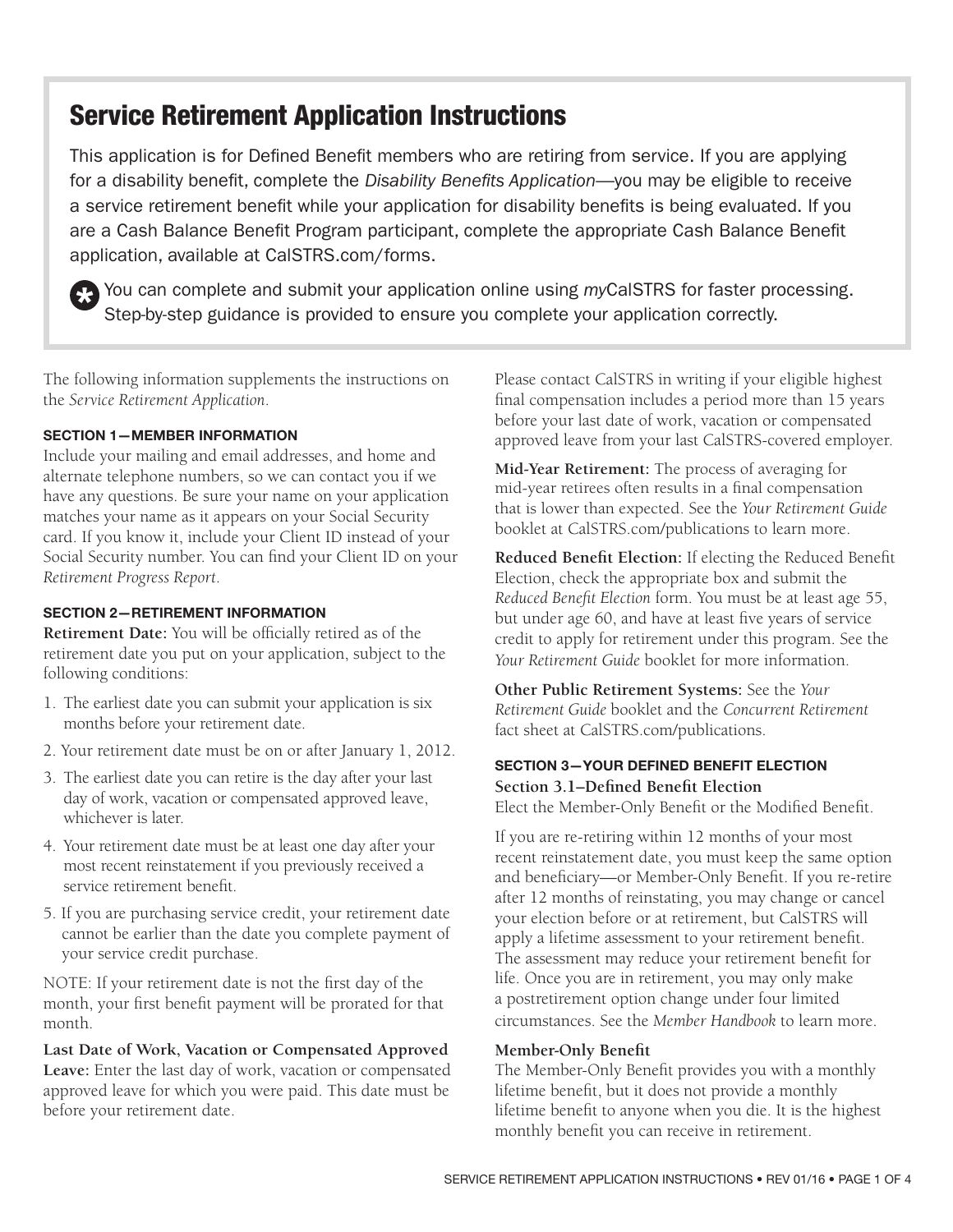# **Modified Benefit**

The Modified Benefit provides you with a modified monthly lifetime benefit as well as a modified monthly lifetime benefit for your option beneficiary.

Complete this section if you are electing an option beneficiary or if you elected an option beneficiary before retirement.

Your option beneficiary must be a living person or persons and cannot be a trust, charity, estate or other entity.

You will find descriptions of the options in the *Your Retirement Guide* booklet*.* For an estimate of how each option would affect your monthly retirement benefit, talk to a CalSTRS benefits specialist, use the *Retirement Benefit Calculator* at CalSTRS.com/calculators or complete the benefit estimate worksheet in the *Member Handbook*.

The option and option beneficiary you elect on your retirement application become effective on your retirement date. To provide for someone if you die before retirement, see the *Member Handbook* for information on the Preretirement Election of an Option.

# **Beneficiary Information**

Enter your option beneficiary information if you elect an option other than the Compound Option. Include birth date verification if your beneficiary isn't a CalSTRS member. Acceptable documents include a photocopy of a birth certificate, state-issued ID, passport ID or certain military IDs. If you elect the Compound Option, complete your beneficiary information on the *Compound Option Election* form and include the form with your *Service Retirement Application*.

Your option beneficiary election is different from your one-time death benefit recipient. To designate a recipient to receive the death benefits payable in the event of your death, complete the *Recipient Designation* form.

# **Section 3.2–Defined Benefit Tax Withholding Preferences**

Federal and California state laws require us to withhold income tax on all benefit payments unless you specify otherwise.

If you do not complete this section, CalSTRS must withhold income tax from all your monthly benefit payments according to the established rate for a married individual claiming three withholding allowances.

If you do not want taxes withheld, return the application with the *Do Not Withhold* boxes checked. Be aware that there are penalties for not paying enough federal and state tax during the year, either through withholding or estimated tax payments. See IRS Publication 505, *Tax Withholding and Estimated Tax*, at irs.gov. It explains estimated tax

requirements and describes penalties in detail. You may be able to avoid quarterly estimated tax payments by having enough withheld from your retirement benefit payments. If you want taxes withheld, mark the appropriate boxes and specify the number of allowances. You may specify an *additional* dollar amount to withhold for state and federal taxes.

Note: For California state income tax only, you may elect to withhold a flat dollar amount without specifying allowances.

# SECTION 4—YOUR DEFINED BENEFIT SUPPLEMENT ELECTION

# **Section 4.1–Defined Benefit Supplement Election**

If you made retirement contributions to CalSTRS on or after January 1, 2001, you have a Defined Benefit Supplement account.

Your Defined Benefit Supplement account balance is shown on your *Retirement Progress Report*. If your account balance is \$3,500 or more, you can choose to receive these funds as a lump-sum payment, an annuity payment or a combination of a lump-sum and annuity payment. If your account balance is less than \$3,500, you must take a lumpsum payment. See the *Your Retirement Guide* booklet for more information.

If you choose to receive your funds as a lump-sum payment, a period-certain annuity of three to nine years, or a combination of the two, enter your payment instructions in section 4.2. If you choose a lifetime or 10-year periodcertain annuity, skip to section 4.3.

# **Section 4.2–Defined Benefit Supplement Payment Instructions**

*Lump Sum or Period-Certain Annuity of 3 to 9 Years* Complete this section if you choose a lump sum or Period-Certain Annuity of three to nine years for your Defined Benefit Supplement funds. If you choose an annuity payment other than a period-certain annuity of three to nine years, you do not need to complete this section.

Federal law allows lump-sum payments or period-certain annuity payments of three to nine years to be rolled over into a qualified plan.

If you would like your payment to be paid directly to you, check the *Direct Payment* box. Your monthly annuity payments will be mailed to the same address or transferred to the same bank account as your retirement benefit. If you would like to roll over your payment to a financial institution, check the *Rollover* box.

Be sure to read Section 6, *Special Tax Notice: Your Rollover Options*, on pages 9–13 of the application.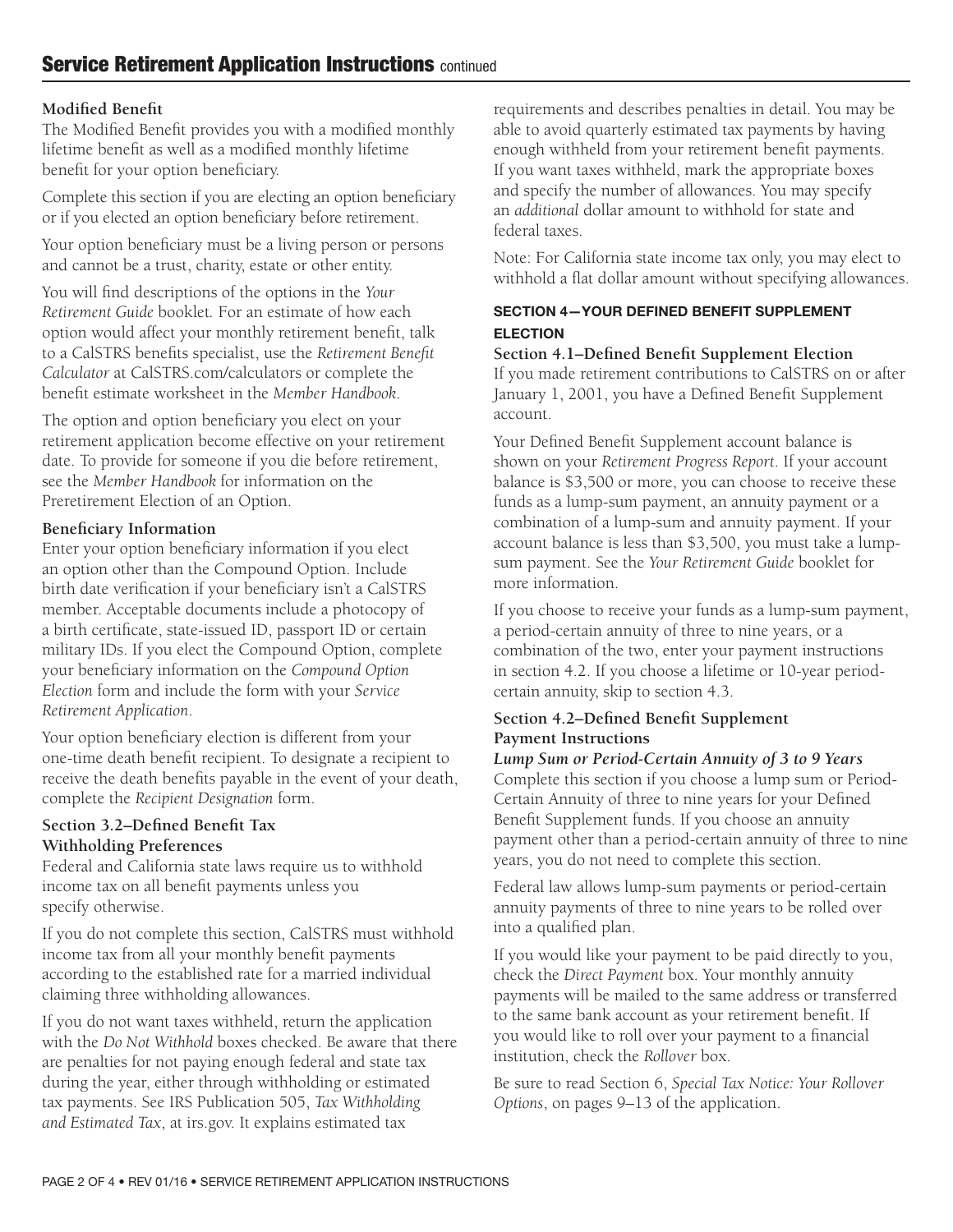# *Rollover of Tax-Deferred or After-Tax Contributions and Interest*

The amount of tax-deferred or after-tax contributions and interest in your Defined Benefit Supplement account is shown on your *Retirement Progress Report*. Your account balance must be \$200 or more to qualify for a rollover to a financial institution. Enter the dollar amount or percentage (from 1% to 100%) that you would like to roll over.

For example: If you are going to receive a rollover-eligible distribution of \$4,000 and you choose to roll over 75 percent of the distribution to a qualified IRA or an eligible

**CalSTRS Pension2 Rollovers**: If you would like to roll over your funds to CalSTRS Pension2®, you will need to establish your Pension2 account before submitting your application, otherwise the processing of your application will be delayed. If you enroll online, typically your Pension2 account will be established in two to three business days.

If you select CalSTRS Pension2 for your rollover, CalSTRS will obtain the required signatures on your behalf.

For more information or to enroll, visit [Pension2.com](http://www.calstrs.com/members/pension2) or call toll free 844-electP2 (844-353-2872).

plan, CalSTRS will distribute \$3,000 directly to the plan you specify. The remaining 25 percent balance of \$1,000 paid directly to you is subject to 20 percent federal income tax withholding. You will receive only \$800 because \$200 is withheld for federal tax (or less, if you choose to have state tax withheld).

# *Financial Institution Information*

If you are rolling over your Defined Benefit Supplement funds to a financial institution other than CalSTRS Pension2, you must get a signature from your financial institution before submitting your application.

When providing your financial institution information, do not attach transfer documents or list "IRA" as the name of your financial institution. We will mail your payment to the financial institution address you provide, so it is imperative that the financial institution name, address and account number are correct. If the information is incomplete, incorrect, not legible, or the financial institution representative's signature is not provided, your rollover will be delayed.

We are not able to process direct trustee-to-trustee transfers to financial institutions outside the U.S.

# ADDITIONAL INFORMATION ON TAX WITHHOLDING PREFERENCES

# Applies to Sections 3.2, 4.2 and 4.3

Your tax withholding preferences will remain in effect until you change or cancel them. Change or cancel your preferences using the tax withholding feature on *my*CalSTRS or submit the *Income Tax Withholding Preference Certificate* form, available at CalSTRS.com/forms.

*Withholding Choices:* The number of state withholding allowances you claim may be different from the number of allowances you claim for federal withholding. To help determine the appropriate number of allowances, see the following worksheets:

- State withholding certificate DE-4P at edd.ca.gov/ pdf\_pub\_ctr/de4p.pdf and
- Federal withholding certificate W-4P at irs.gov/ pub/irs-pdf/fw4p.pdf.

There may be penalties for not paying enough tax on your benefits during the year, either through withholding or estimated tax payments.

*Addresses Outside California*: In compliance with federal law, CalSTRS will not withhold California income tax from your retirement benefit if you live outside the state. However, if you think you may be liable for California state income tax, use the *Income Tax Withholding Preference Certificate* form to request California income tax withholding. We do not withhold income tax for states other than California.

*Addresses Outside the U.S.:* Federal law requires that federal income tax be withheld from payments delivered outside the U.S. or U.S. territories to U.S. citizens or non-U.S. resident aliens, as well as payments made to U.S. resident aliens. U.S. citizens who have payments delivered outside the U.S. or its territories and U.S. resident aliens may elect any withholding status (married, single or head of household) and zero or more withholding allowances.

If you are a U.S. citizen and have your benefits delivered outside the U.S., you can choose not to have tax withheld by giving CalSTRS your home address in the U.S. or in a U.S. possession. If you give CalSTRS a U.S. address of a nominee, agent, trustee or custodian who is receiving your benefits as an intermediary, but do not give us your own U.S. home address, CalSTRS will treat your benefits as payments to a foreign person and must withhold tax on your benefits as required by tax laws.

*Non-U.S. Resident Aliens:* A nonresident alien is an individual who is not a U.S. citizen or a resident alien. Generally, nonresident aliens are subject to a 30 percent federal income tax on their U.S. income. A reduced rate, including an exemption, may apply if there is a tax treaty between the foreigner's country of residence and the U.S. For more information, see IRS Publication 515, *Withholding of Tax on Nonresident Aliens and Foreign Entities*, available at irs.gov (type in 515 in the search function) or by calling 800-829-3676.

For more information on tax liability, see IRS Publication 575, *Pension and Annuity Income*, and the California Franchise Tax Board Publication 1005, *Pension and Annuity Guidelines*, or contact a qualified tax professional.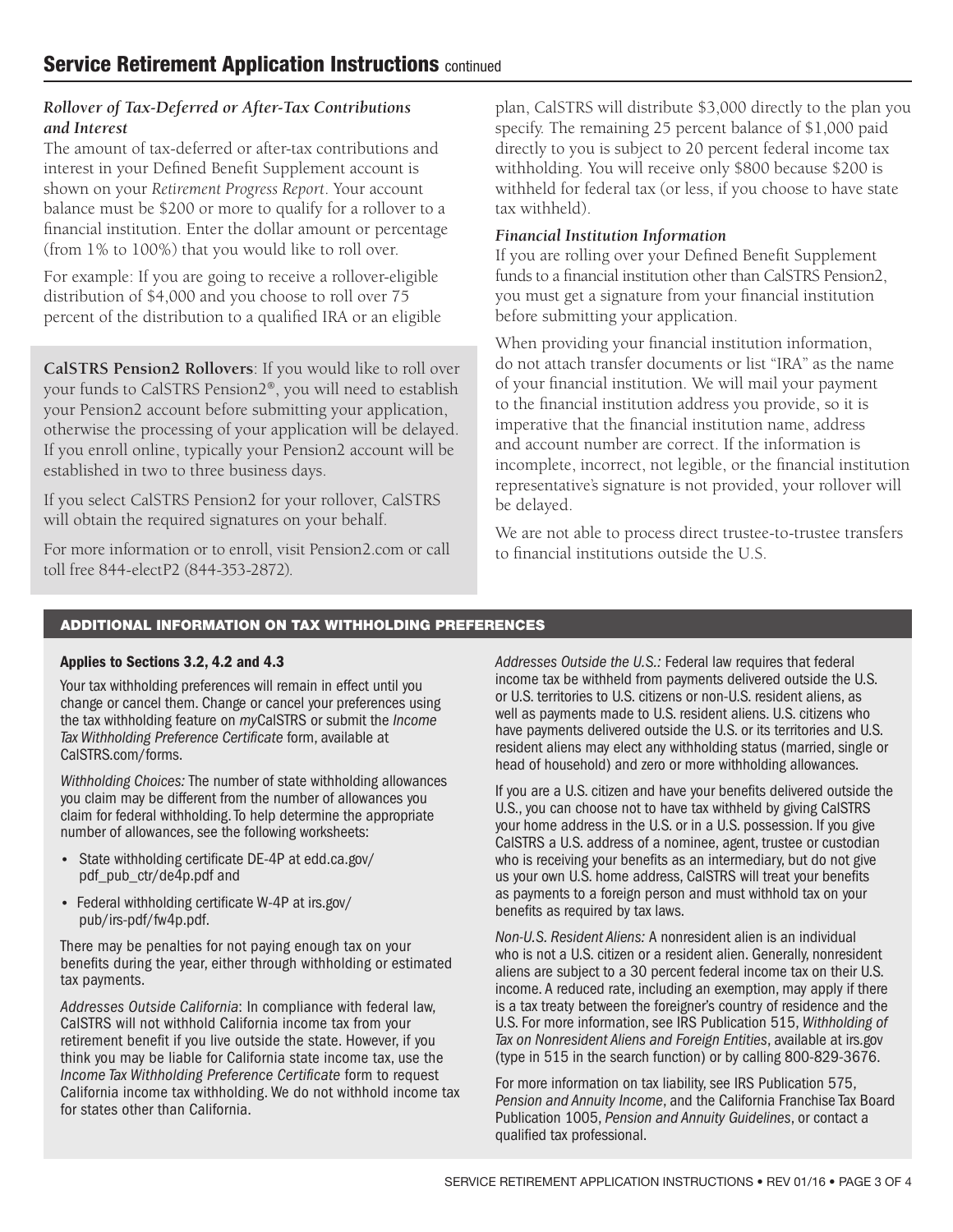# **Section 4.3–Defined Benefit Supplement Tax Withholding Preferences** *Direct Payment: Lump Sum or Period-Certain Annuity of 3 to 9 Years*

If you choose to have payments paid directly to you, CalSTRS must withhold 20 percent for federal taxes. If you choose to have state tax withheld, CalSTRS will withhold at 2 percent.

# *Lifetime Monthly Annuity or Period-Certain Annuity of 10 years*

If you elect to receive a Lifetime Monthly Annuity or a Period-Certain Annuity of 10 years, you will need to specify your tax withholding preferences. If you do not want taxes withheld, mark the *Do Not Withhold* boxes. If you want taxes withheld, mark the appropriate boxes and specify the number of allowances. If you do not complete this section, we will withhold income tax from your monthly payments according to the established rate for a married individual claiming three withholding allowances.

You may specify an *additional* dollar amount to withhold for state and federal taxes. For California state tax only, you may elect to withhold a flat dollar amount without specifying allowances.

# SECTION 5—REQUIRED SIGNATURES

Check all boxes that apply, then sign and date your *Service Retirement Application*. If you are married or registered as a domestic partner, your spouse or partner also must sign and date your application. Your signature date is the date you signed your application.

If your spouse or registered domestic partner does not sign your application, you must include a signed *Justification for Non-Signature of Spouse or Registered Domestic Partner* form, available at CalSTRS.com/forms, with your application.

If you divorced or terminated a registered domestic partnership and a portion of your CalSTRS benefit was awarded to a former spouse or partner, check the box that indicates this. You may need to refer to your settlement agreement. In addition, if your court documents have not been reviewed by CalSTRS, you may be asked to provide them. This can delay the processing of your application.

# SECTION 6—SPECIAL TAX NOTICE: YOUR ROLLOVER OPTIONS

You are receiving this notice because a portion of your CalSTRS payment is eligible to be rolled over to a qualified IRA or an eligible employer plan. Read this notice to help you decide whether to do a rollover.

**Important Note: Submit only pages 1–7 of your** *Service Retirement Application***. Remember to sign and date your application and other forms.**

**Your signature date must be within six months of your requested retirement date if you're requesting a retirement date in the future.**

#### SUBMITTING YOUR APPLICATION

Submit pages 1–7 of your *Service Retirement Application* by one the following methods*.* Keep a copy for your records.

#### *my***CalSTRS**

Complete and submit your application online using *my*CalSTRS for faster processing. Your spouse or registered domestic partner must also submit an electronic signature.

#### **Hand Delivery**

Hand deliver your application to a local CalSTRS office (see the *Your Retirement Guide* booklet or visit CalSTRS.com/ forms-drop).

# **Mail Your Application**

CalSTRS P.O. Box 15275, MS 65 Sacramento, CA 95851-0275

#### **Overnight Delivery**

If you are using a special mailing service such as UPS

or FedEx, send your application to:

CalSTRS Member Services 100 Waterfront Place West Sacramento, CA 95605

# **Fax Delivery**

916-414-5965 or 916-414-5964

# **QUESTIONS**

Email your questions using your *my*CalSTRS account or at CalSTRS.com/contact, or call 800-228-5453.

# RETIREMENT CHANGE REQUESTS

If you have already submitted your *Service Retirement Application* and want to make a change or cancel your retirement, CalSTRS must receive the *Service Retirement Application Change Request* form no later than 30 days from the date your first benefit payment is issued. This form is available at CalSTRS.com/forms or by calling us. Use the form to change or cancel your retirement date, option, option beneficiary, Reduced Benefit Election or Defined Benefit Supplement election, or to make other changes.

#### NAME OR ADDRESS CHANGE

Notify us in writing immediately if you change your name or mailing address. Update your contact information using your *my*CalSTRS account or the *Address Change Request* form, available at CalSTRS.com/forms or by calling us.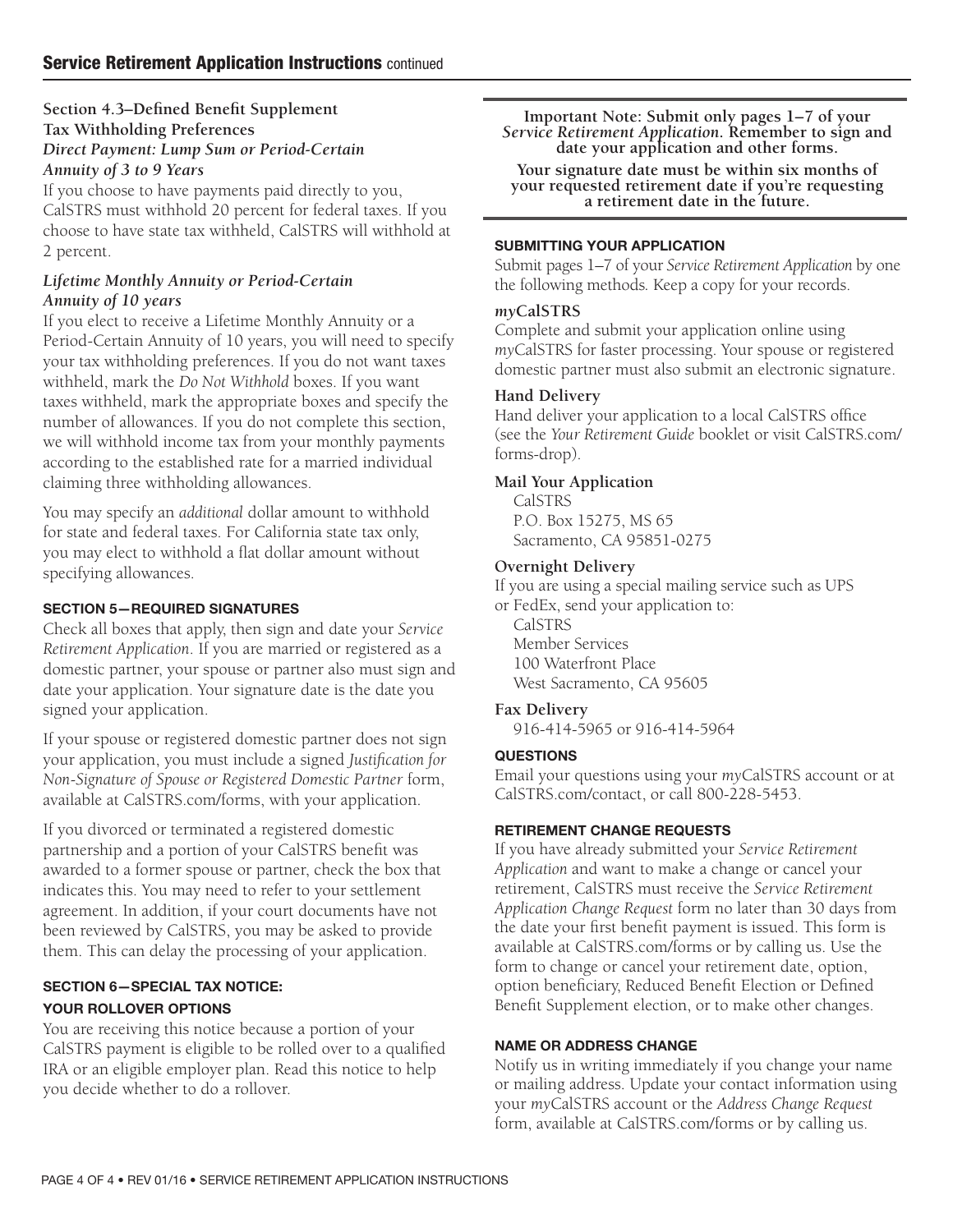# Service Retirement Application

SR 0059 rev 01/16

California State Teachers' Retirement System P.O.Box 15275, MS 65 Sacramento, CA 95851-0275 800-228-5453 CalSTRS.com

For CalSTRS' Official Use Only

With my signature on page 7, I certify that I have read the application instructions and the booklet, Your Retirement Guide, and I am applying for service retirement. I fully understand that if my retirement is approved by CalSTRS and verified by my employer, I will be officially retired as of the retirement date I have requested when CalSTRS receives my properly completed, signed and dated application.

You can also complete and submit your application online using myCalSTRS for faster processing. Step-bystep guidance is provided ensure you complete your application correctly.

# Section 1: Member Information

Name (Last, First, Initial) Client ID or Social Security Number

| <b>Mailing Address</b>     | Email Address  |                     |  |  |
|----------------------------|----------------|---------------------|--|--|
| City                       | State          | ZIP Code            |  |  |
|                            |                |                     |  |  |
| Date of Birth (MM/DD/YYYY) | Home Telephone | Alternate Telephone |  |  |

# Section 2: Retirement Information

Retirement date (MM-DD-YYYY). – –

Your first benefit payment will be calculated from this date through the end of the month in which you retire.



# Last date of work, vacation or compensated approved leave (MM-DD-YYYY).

This date must be before your retirement date.

 $\Box$  I am electing retirement under the Reduced Benefit Election and have attached the Reduced Benefit Election form to my retirement application.

# Other Public Retirement Systems

If you are a member of any of the following California public retirement systems and you did not perform service between your CalSTRS retirement date and the other public system's retirement date, you may be able to use the other system's final compensation for service that does not overlap. Place an X in the appropriate box below. Mark all that apply and indicate your retirement date with the other system.

| $\Box$ CalPERS $\Box$ SFERS $\Box$ LRS $\Box$ UCRS $\Box$ 1937 ACT COUNTY-County Name |  |
|---------------------------------------------------------------------------------------|--|
|---------------------------------------------------------------------------------------|--|

Retirement dates from other systems (MM/DD/YYYY)

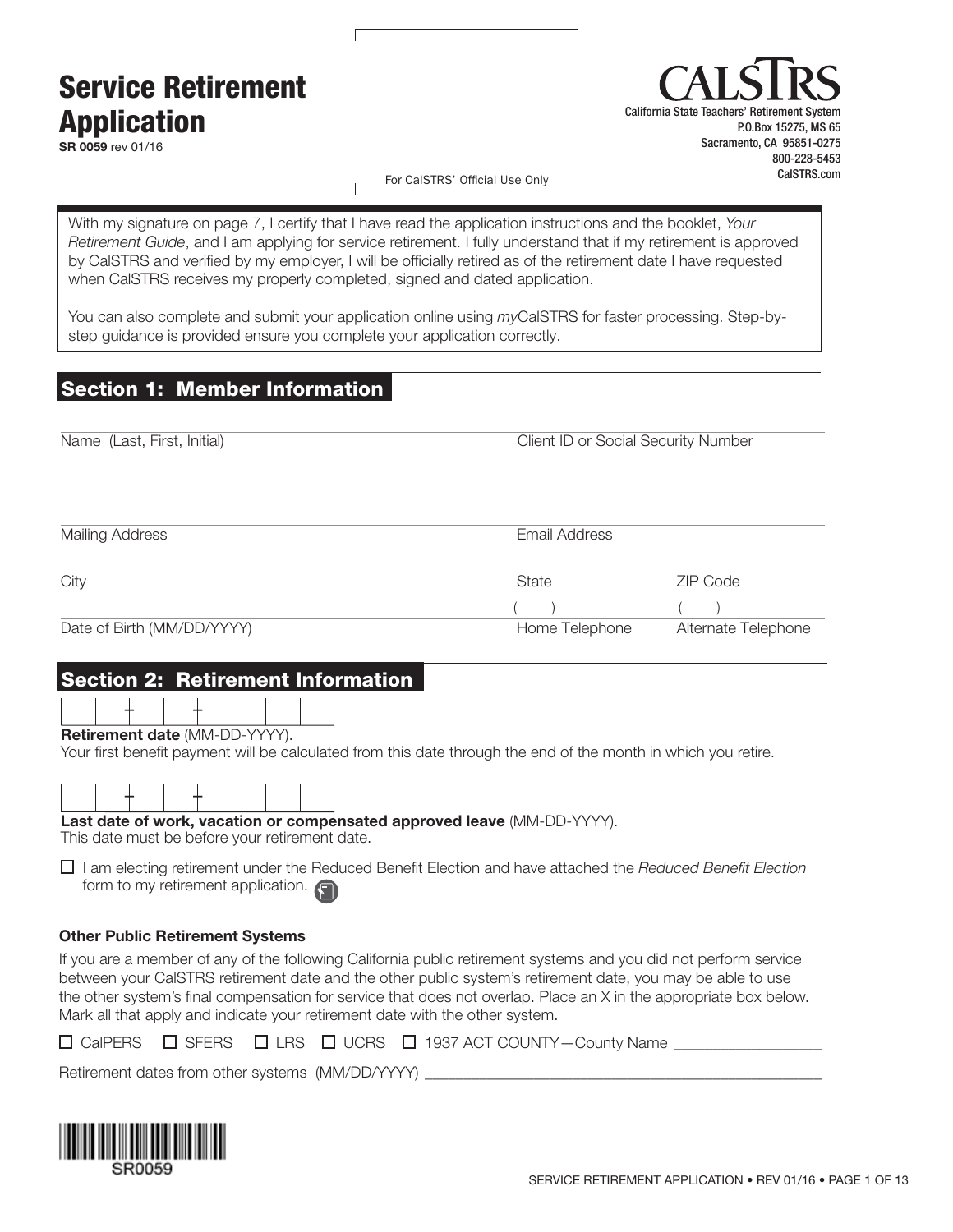**CALSTRS** 

Name \_\_\_\_\_\_\_\_\_\_\_\_\_\_\_\_\_\_\_\_\_\_\_\_\_\_\_\_\_\_\_\_\_\_\_\_\_ Client ID or SSN \_\_\_\_\_\_\_\_\_\_\_\_\_\_\_\_\_\_\_\_\_

# Section 3: Your Defined Benefit Election

# Section 3.1 Defined Benefit Election

I have read the instructions that describe the **Defined Benefit** options available, and I elect the (choose only one):

□ Member-Only Benefit (Skip to section 3.2.)

**OR**  $\Box$  Modified Benefit (If you check this box, choose one below.)

# Modified Benefit

 $\Box$  I previously submitted the Preretirement Election of an Option form or the Preretirement Compound Option Election form. To confirm your original election, indicate the option you elected and your beneficiary:

(100%, 75%, 50% or Compound): .

Name of your option beneficiary or beneficiaries:

# OR

 $\Box$  I am electing an option at retirement. (Your option beneficiary must be a living person or persons—your beneficiary cannot be a trust, estate, charity or other entity. This option is not the one-time death benefit.) Choose one and complete the beneficiary information below:

 $\Box$  100% Beneficiary Option

□ 75% Beneficiary Option

□ 50% Beneficiary Option

 $\Box$  Compound Option (If you choose the Compound Option, complete and attach the Compound Option Election form.)

# Option Beneficiary Information at Retirement

The option beneficiary I am electing at retirement is:

| Beneficiary's Name (Last, First, Initial)                                                  | Beneficiary's Social Security Number or Tax ID |                      |
|--------------------------------------------------------------------------------------------|------------------------------------------------|----------------------|
|                                                                                            |                                                |                      |
| <b>Mailing Address</b>                                                                     |                                                | <b>Email Address</b> |
| City                                                                                       | State                                          | <b>ZIP Code</b>      |
| $($ )                                                                                      |                                                |                      |
| Home Telephone                                                                             | Alternate Telephone                            |                      |
| <b>Member of CalSTRS:</b> $\Box$ Yes $\Box$ No<br><b>Gender:</b> $\Box$ Male $\Box$ Female |                                                |                      |
|                                                                                            |                                                |                      |
| <b>Relationship:</b> $\Box$ Spouse $\Box$ Registered Domestic Partner $\Box$ Other         |                                                |                      |
| <b>Date of Birth (MM/DD/YYYY)</b>                                                          |                                                |                      |
| If your beneficiary is not a member of CaISTRS, you must attach birth date verification:   |                                                |                      |
| $\Box$ State–issued ID $\Box$ Birth Certificate $\Box$ Passport ID                         | $\Box$ Other                                   |                      |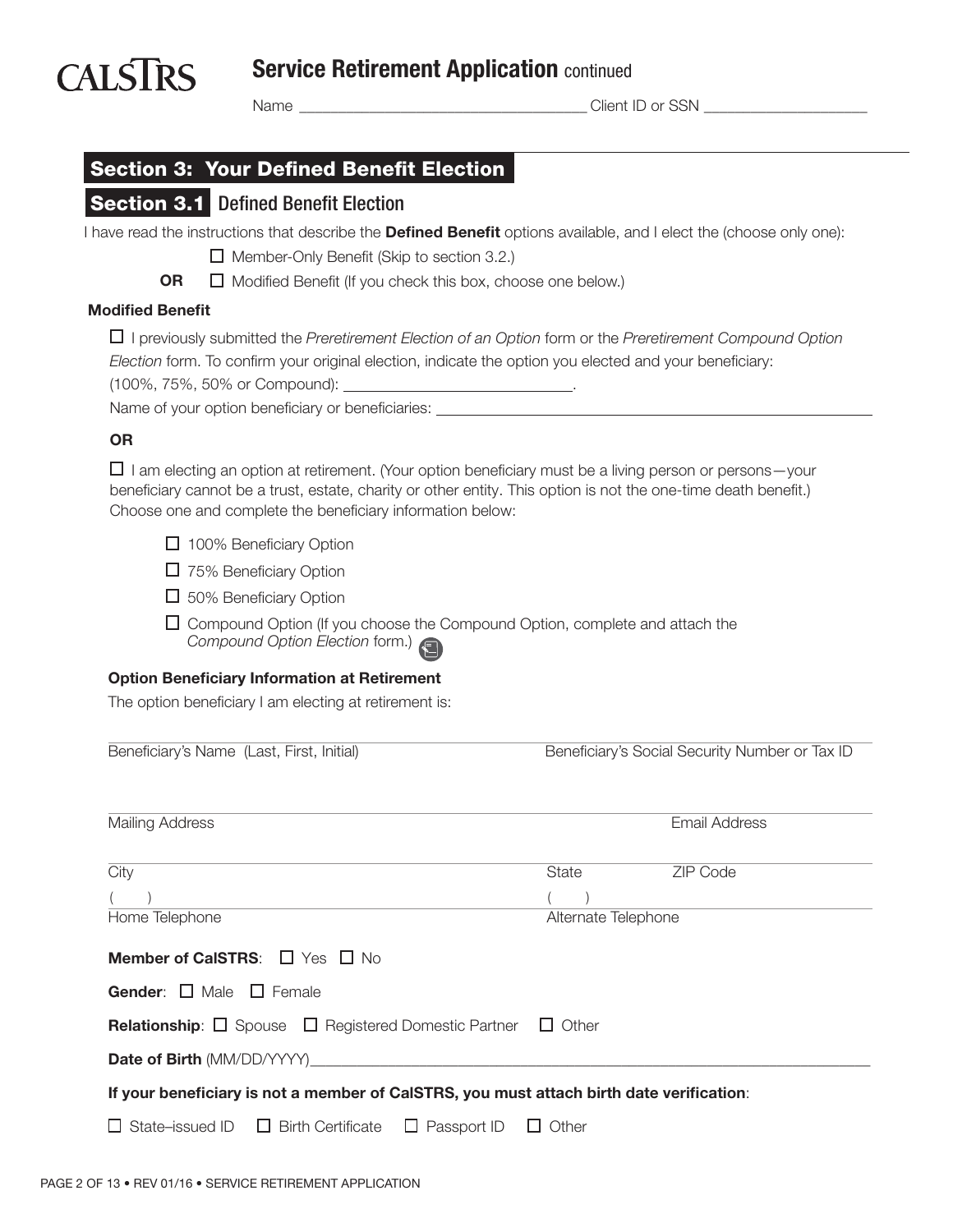Name the contract of the Client ID or SSN  $\Box$ 

# Section 3.2 Defined Benefit Tax Withholding Preferences

If you do not complete this section, CalSTRS must withhold state and federal income tax from your payment based on rates for a married person claiming three withholding allowances.

Remember, there are penalties for not paying enough tax during the year, either through withholding or estimated tax payments. You may be able to avoid paying quarterly estimated taxes by having enough state and federal tax withheld from your monthly benefit payment.

You can update your tax withholding preferences online using your myCalSTRS account or the Income Tax Withholding Preference Certificate form, available at CalSTRS.com/forms.

#### CALIFORNIA STATE INCOME TAX WITHHOLDING

 $\Box$  Do not withhold California state income tax.

OR

 $\Box$  Withhold California state income tax.

**CALSTRS** 

□ Withhold only \$ \_\_\_\_\_\_\_\_\_\_ from each benefit payment.\* (Enter a flat dollar amount only. Do not enter a percentage.)

# OR

Withhold California state income tax based on the tax tables for (choose one):

- $\Box$  Married with (Enter 0 or number of allowances.)
- $\Box$  Single with (Enter 0 or number of allowances.)
- $\Box$  Head of household with  $\Box$ (Enter 0 or number of allowances.)

# Additional withholding: \$

from each benefit payment in addition to the amount to be withheld based on state tax tables. (You cannot enter an amount without selecting one of the above options. Enter a dollar amount only.)

\*A flat amount cannot be specified for federal income tax.

#### FEDERAL INCOME TAX WITHHOLDING

 $\square$  Do not withhold federal income tax.

OR

- $\Box$  Withhold federal income tax based on the tax tables for (choose one):
	- $\Box$  Married with (Enter 0 or number of allowances.)
	- $\Box$  Single with  $\Box$ (Enter 0 or number of allowances.)

# Additional withholding: \$ \_\_\_\_\_\_\_\_\_\_

from each benefit payment in addition to the amount to be withheld based on federal tax tables. (You cannot enter an amount without selecting one of the above options. Enter a dollar amount only.)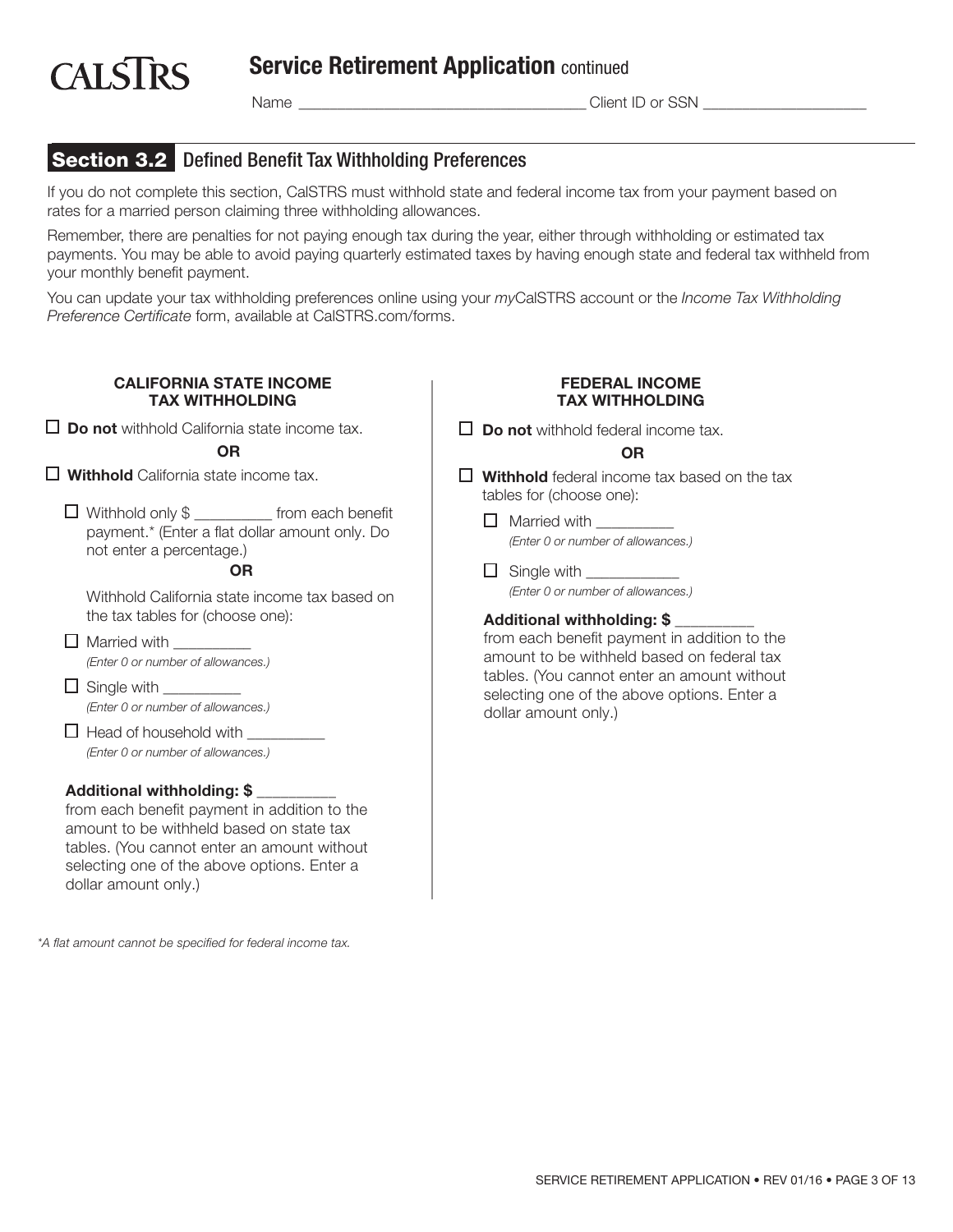Name **Name Name Name Name Name Name Client ID** or SSN  $\blacksquare$ 

# Section 4: Your Defined Benefit Supplement Election

# Section 4.1 Defined Benefit Supplement Election

If you made retirement contributions to CalSTRS on or after January 1, 2001, you have a Defined Benefit Supplement account with CalSTRS.

If your Defined Benefit Supplement account balance is:

- Under \$3,500, you must take a lump-sum payment. Mark the lump-sum payment box below.
- \$3,500 or more, you have choices about how to receive these funds.

# Defined Benefit Supplement Choices

You have three payment choices for your Defined Benefit Supplement account. Choose only one.

- **1.**  $\Box$  **Lump-Sum Payment** You have two choices. Choose one:
	- $\Box$  Check paid to you directly. (Skip to section 4.2 and select Direct Payment.)
	- $\Box$  Rollover to a financial institution. (Skip to section 4.2 and select Rollover.)

# **2.**  $\Box$  **Annuity Payment** You have two choices. Choose one:

# $\Box$  Period-Certain Monthly Annuity of 3 to 10 years\*

Number of years (circle one) 3 4 5 6 7 8 9 10

- $\Box$  Check paid to you directly. (Skip to section 4.2 and select Direct Payment.)
- $\Box$  Rollover to a financial institution. (Skip to section 4.2 and select Rollover.)

# OR

**CALSTRS** 

# $\square$  Lifetime Monthly Annuity\*

If you elected the **Member-Only Benefit** on page 2, you have one choice:

**H** Member-Only Annuity

If you elected the **Modified Benefit** on page 2, you have three choices. Select one:

 $\Box$  100% Beneficiary Annuity  $\Box$  75% Beneficiary Annuity  $\Box$  50% Beneficiary Annuity

3.  $\Box$  Combination Lump Sum and Annuity After your lump-sum payment, at least \$3,500 must remain in your Defined Benefit Supplement account to fund an annuity. Indicate your lump-sum payment amount and select one annuity.

\$\_\_\_\_\_\_\_\_\_\_\_\_\_\_\_\_\_Lump-Sum Amount

 $\Box$  Check paid to you directly. (Skip to section 4.2 and select Direct Payment.)

 $\Box$  Rollover to a financial institution. (Skip to section 4.2 and select Rollover.)

# Annuity (choose one):

# $\Box$  Period-Certain Monthly Annuity of 3 to 10 years\*

Number of years (circle one) 3 4 5 6 7 8 9 10

 $\Box$  Check paid to you directly. (Skip to section 4.2 and select Direct Payment.)

 $\Box$  Rollover to a financial institution. (Skip to section 4.2 and select Rollover.)

# **OR**

# $\Box$  Lifetime Monthly Annuity\*

If you elected the **Member-Only Benefit** on page 2, you have one choice:

 $\Box$  Member-Only Annuity

If you elected the **Modified Benefit** on page 2, you have three choices. Select one:

 $\Box$  100% Beneficiary Annuity  $\Box$  75% Beneficiary Annuity  $\Box$  50% Beneficiary Annuity

\*The Lifetime Monthly Annuity and Period-Certain Annuity of 10 years are not eligible for a rollover. See section 4.3 for tax withholding preferences.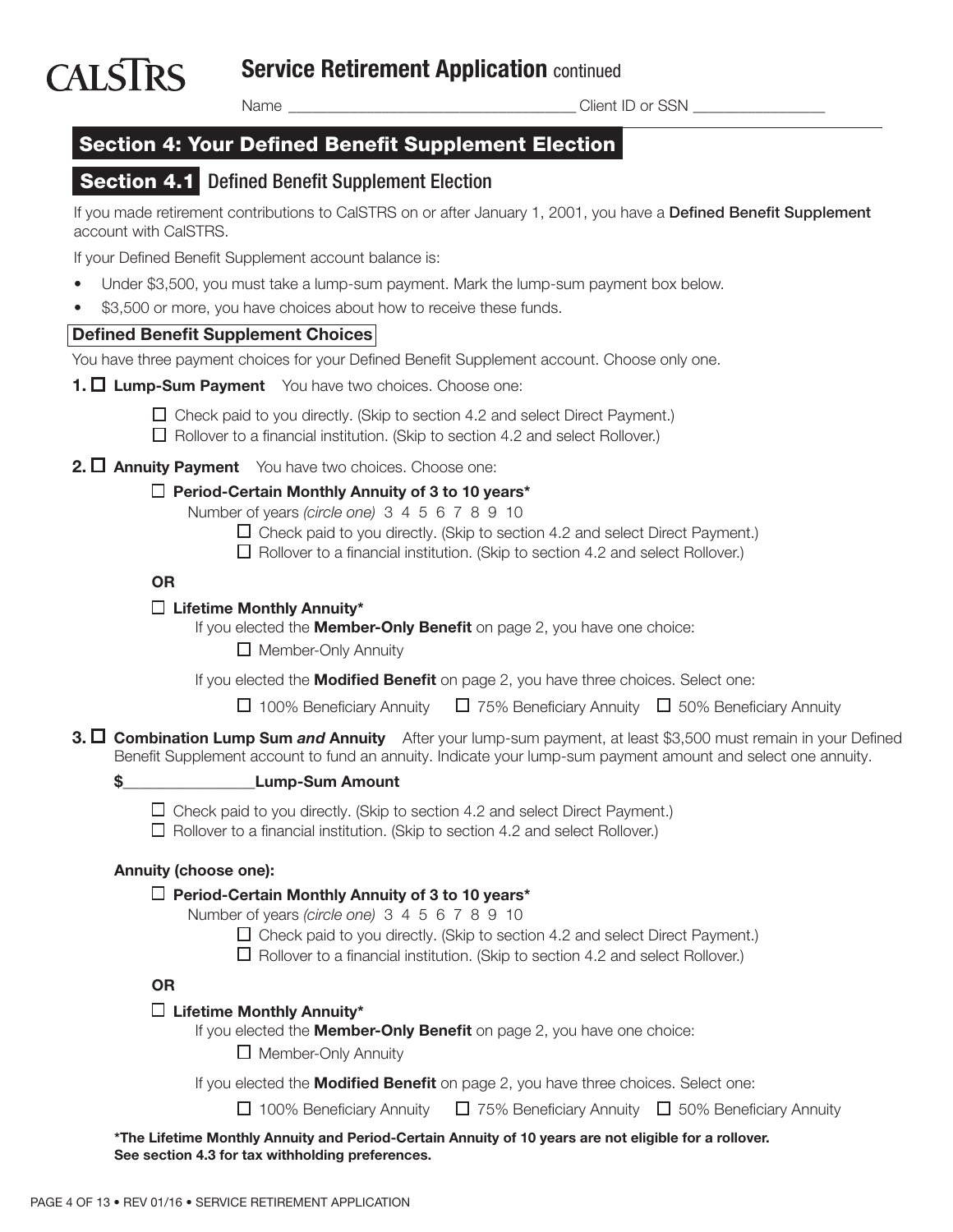**CALSTRS** 

Name \_\_\_\_\_\_\_\_\_\_\_\_\_\_\_\_\_\_\_\_\_\_\_\_\_\_\_\_\_\_\_\_\_\_\_\_\_ Client ID or SSN \_\_\_\_\_\_\_\_\_\_\_\_\_\_\_\_\_

# Section 4.2 Defined Benefit Supplement Payment Instructions

I have received and read the Special Tax Notice: Your Rollover Options on pages 9-13 of this application. I understand I have at least 30 days before distribution to consider the information provided in this notice and decide whether to elect a direct rollover to another retirement plan or have the amount distributed to me. The 30-day waiting period has been met or I waive the 30-day period.

Indicate below if you want to receive your Defined Benefit Supplement distribution as a **direct payment** or a *rollover*.

 $\Box$  Direct Payment: I choose to have my Defined Benefit Supplement distribution paid directly to me. (Skip to section 4.3.) OR

 $\Box$  **Rollover:** I choose to roll over all or part of my Defined Benefit Supplement distribution to a financial institution. Only lump-sum payments and period-certain annuities of three to nine years are eligible for a rollover. I have completed the information below. (If you choose a rollover to CalSTRS Pension2, CalSTRS staff will obtain the financial institution representative's signature on your behalf.) Any amount not designated for rollover will be mailed directly to me. See section 4.3, Direct Payment and mark the appropriate box for your tax withholding preferences.

# THIS SECTION REQUIRES YOUR FINANCIAL INSTITUTION'S SIGNATURE (EXCEPT FOR ROLLOVERS TO PENSION2)

Rollover of Tax-Deferred Contributions and Interest. I elect to roll over my tax-deferred contributions and interest to one of the plans below.

Select one:  $\Box$  Traditional or SEP IRA  $\Box$  Other eligible plan (403(b), 457, 401(k) or 401(a))  $\Box$  Roth account (taxable rollover)

| <b>Select one:</b> $\Box$ Amount to transfer \$ | <b>OR</b> $\Box$ Percentage to transfer | (indicate 1%-100%) |
|-------------------------------------------------|-----------------------------------------|--------------------|
|-------------------------------------------------|-----------------------------------------|--------------------|

#### Financial Institution Information (All information is required.)

| <b>Account Number</b>                                                                                                                                               | Make Check Payable to (Full Name of Financial Institution) |           |       |          |
|---------------------------------------------------------------------------------------------------------------------------------------------------------------------|------------------------------------------------------------|-----------|-------|----------|
| <b>Payment Mailing Address</b>                                                                                                                                      | City                                                       |           |       | ZIP Code |
|                                                                                                                                                                     |                                                            |           |       |          |
| Name of Financial Institution's Representative<br>فلمحدث                                                                                                            | Telephone                                                  |           |       |          |
| Financial Institution Representative's Signature*                                                                                                                   | Signature Date (MM/DD/YYYY)                                |           |       |          |
| <b>Rollover of After-Tax Contributions.</b> I elect to roll over my after-tax contributions to one of the plans listed below<br>(not applicable for most accounts). |                                                            |           |       |          |
| <b>Select one:</b> $\Box$ Traditional or SEP IRA $\Box$ Other eligible plan (403(b), 457, 401(k) or 401(a)) $\Box$ Roth account                                     |                                                            |           |       |          |
| <b>Select one:</b> $\Box$ Amount to transfer $\frac{8}{2}$ <b>OR</b> $\Box$ Percentage to transfer_________(indicate 1%-100%)                                       |                                                            |           |       |          |
| Financial Institution Information (All information is required.)                                                                                                    |                                                            |           |       |          |
| <b>Account Number</b>                                                                                                                                               | Make Check Payable to (Full Name of Financial Institution) |           |       |          |
| Payment Mailing Address                                                                                                                                             | City                                                       |           | State | ZIP Code |
|                                                                                                                                                                     |                                                            |           |       |          |
| Name of Financial Institution's Representative<br>$\left( 0,1\right)$                                                                                               |                                                            | Telephone |       |          |
| Financial Institution Representative's Signature*                                                                                                                   | Signature Date (MM/DD/YYYY)                                |           |       |          |
| *Certification: My signature above confirms the account number for the individual named at the top of this page. As a representative of the financial               |                                                            |           |       |          |

institution or plan named above, I certify that this institution or plan agrees to accept the funds described above as a direct trustee-to-trustee transfer from CalSTRS for deposit into a qualified IRA or other eligible plan as defined in the Internal Revenue Code. I understand that my signature above authorizes the transfer of CalSTRS funds as indicated above.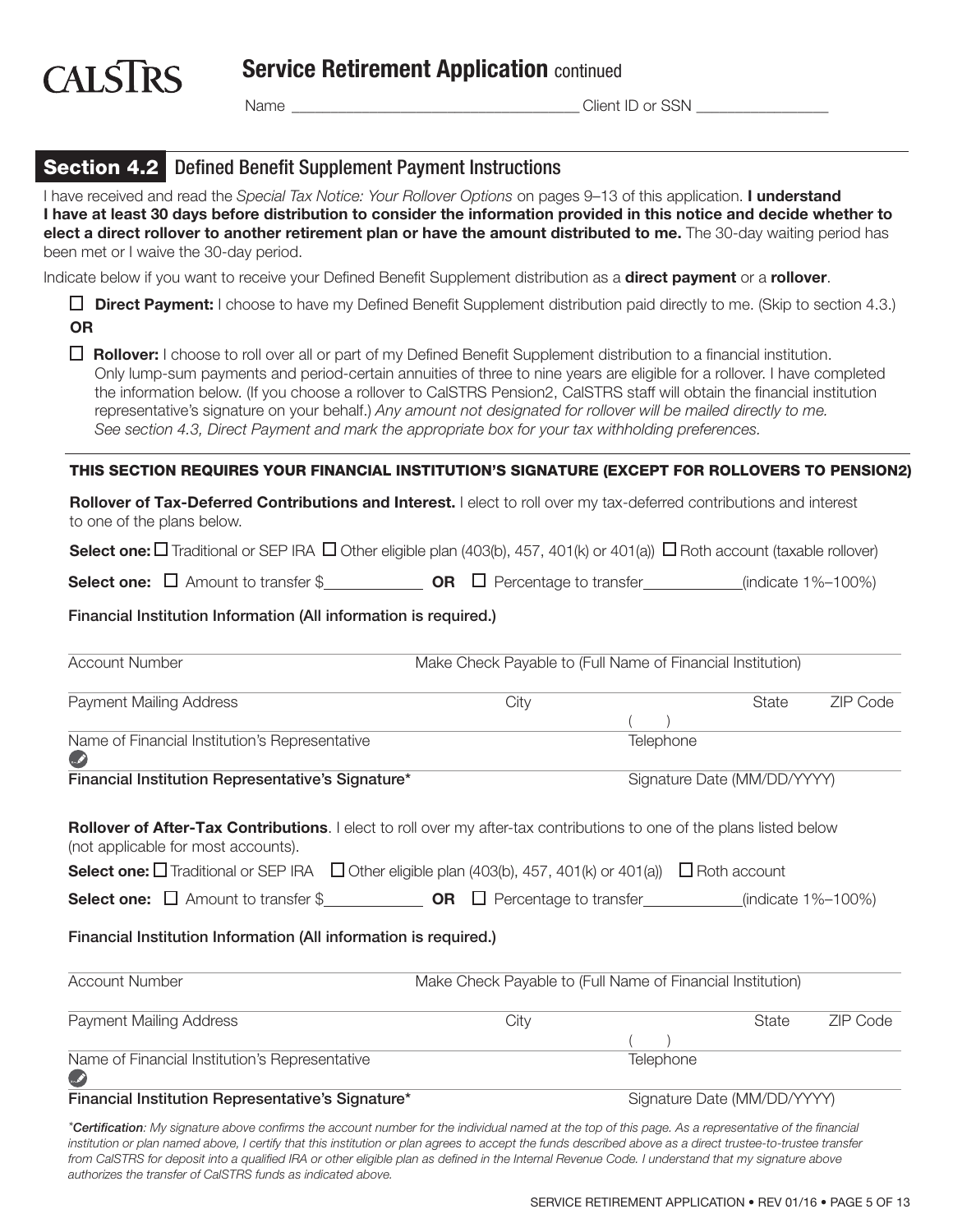**CALSTRS** 

Name and the settlement of the Client ID or SSN  $\Box$ 

# Section 4.3 Defined Benefit Supplement Tax Withholding Preferences

When completing this section, remember that there are penalties for not paying enough tax during the year, either through withholding or estimated tax payments. You may be able to avoid paying quarterly estimated taxes by having enough state and federal tax withheld from your benefit payment.

# Direct Payment Lump Sum and Period-Certain Annuities of 3 to 9 Years

Federal law requires that CalSTRS withhold 20 percent federal income tax from all lump-sum payments and period-certain annuities of three to nine years that are paid directly to you. CalSTRS will automatically withhold federal tax from your payment.

Under state law, you can choose not to have any state tax withholding. If you choose to have state tax withheld, CalSTRS will withhold at 2 percent.

**Withhold** California state income tax?  $\Box$  Yes  $\Box$  No

# Lifetime Monthly Annuity and Period-Certain Annuity of 10 Years

If you do not complete the section below, CalSTRS must withhold state and federal income tax from your payment based on rates for a married person claiming three withholding allowances.

#### CALIFORNIA STATE INCOME TAX WITHHOLDING

 $\Box$  Do not withhold California state income tax.

#### OR

 $\Box$  Withhold California state income tax.

 Withhold only \$ \_\_\_\_\_\_\_\_\_\_ from each benefit payment\*. (Enter a flat dollar amount only. Do not enter a percentage.)

OR

Withhold California state income tax based on the tax tables for (choose one):

 $\Box$  Married with (Enter 0 or number of allowances.)

 $\Box$  Single with (Enter 0 or number of allowances.)

 $\Box$  Head of household with (Enter 0 or number of allowances.)

# Additional withholding: \$ \_\_\_\_\_\_\_\_\_\_

from each benefit payment in addition to the amount to be withheld based on state tax tables. (You cannot enter an amount without selecting one of the above options. Enter a dollar amount only.)

\*A flat amount cannot be specified for federal income tax.

#### FEDERAL INCOME TAX WITHHOLDING

 $\Box$  **Do not** withhold federal income tax.

OR

- $\Box$  Withhold federal income tax based on the tax tables for (choose one):
	- $\Box$  Married with (Enter 0 or number of allowances.)
	- $\Box$  Single with  $\_\_$ (Enter 0 or number of allowances.)

# Additional withholding: \$ \_\_\_\_\_\_\_\_\_\_

from each benefit payment in addition to the amount to be withheld based on federal tax tables. (You cannot enter an amount without selecting one of the above options. Enter a dollar amount only.)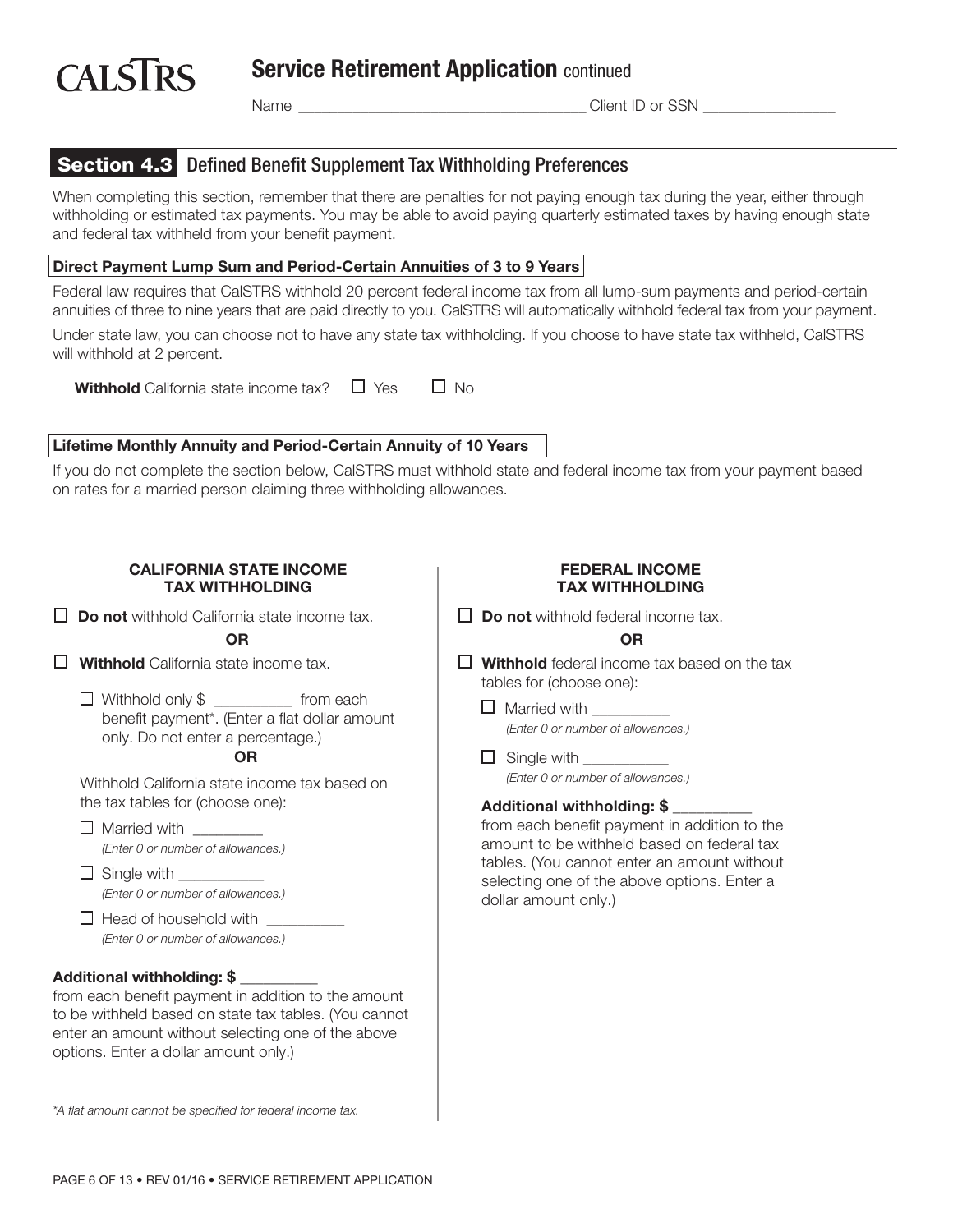

Name \_\_\_\_\_\_\_\_\_\_\_\_\_\_\_\_\_\_\_\_\_\_\_\_\_\_\_\_\_\_\_\_\_\_\_\_\_ Client ID or SSN \_\_\_\_\_\_\_\_\_\_\_\_\_\_\_\_

# Section 5: Required Signatures

# Check all that apply to your current and previous marital status.

- $\Box$  I am married or registered as a domestic partner and both our signatures are below.
- $\Box$  I am married or registered as a domestic partner and my spouse or registered domestic partner did not sign below. I have completed, signed and attached the Justification for Non-Signature of Spouse or Registered Domestic Partner form.
- $\Box$  I have never been married or in a registered domestic partnership, or I am widowed or my registered domestic partner has died.
- $\Box$  I have been divorced or have terminated a registered domestic partnership and my former spouse or registered domestic partner was awarded a portion of my CalSTRS benefits.
- $\Box$  I have been divorced or have terminated a registered domestic partnership and my former spouse or registered domestic partner was not awarded a portion of my CalSTRS benefits.

#### Required Signatures

I certify that I have read the Service Retirement Application Instructions and the booklet, Your Retirement Guide, and I am applying for service retirement. I fully understand that if my retirement is approved by CalSTRS and verified by my employer, I will be officially retired as of the retirement date I have requested when CalSTRS receives my properly completed, signed and dated application.

I waive my right to the 30-day notice period for a Defined Benefit Supplement distribution direct payment or rollover (section 4.2).

I certify under penalty of perjury under the laws of the State of California that the foregoing is true and correct. I understand that perjury is punishable by imprisonment for up to four years (Penal Code section 126).

I understand it is a crime to fail to disclose a material fact or to make any knowingly false material statements for the purpose of altering a benefit administered by CalSTRS and it may result in penalties, including restitution, up to one year in jail and a fine of up to \$5,000 (Education Code section 22010).



Member's Signature **Signature** Signature Date (MM/DD/YYYY)

Spouse's or Registered Domestic Partner's Signature Signature Signature Date (MM/DD/YYYY)

Note: Signature dates must be within six months of your requested retirement date.

# Submitting Your Application

#### myCalSTRS

You can complete and submit your application online using myCalSTRS. It's easy, fast and secure.

# Hand Delivery

Hand deliver your application to a local CalSTRS office. For a current listing, go to CalSTRS.com/forms-drop.

Fax Delivery

 916-414-5964 or 916-414-5965

Mail Your Application

CalSTRS P.O. Box 15275, MS 65 Sacramento, CA 95851-0275 Overnight Delivery

If you are using a special mailing service such as UPS or FedEx, send your application to: CalSTRS Member Services 100 Waterfront Place West Sacramento, CA 95605

Submit only pages 1–7 of the Service Retirement Application. Keep a copy of your completed application for your records. If you fax your application, keep the confirmation page. We are unable to call and confirm receipt of your faxed application.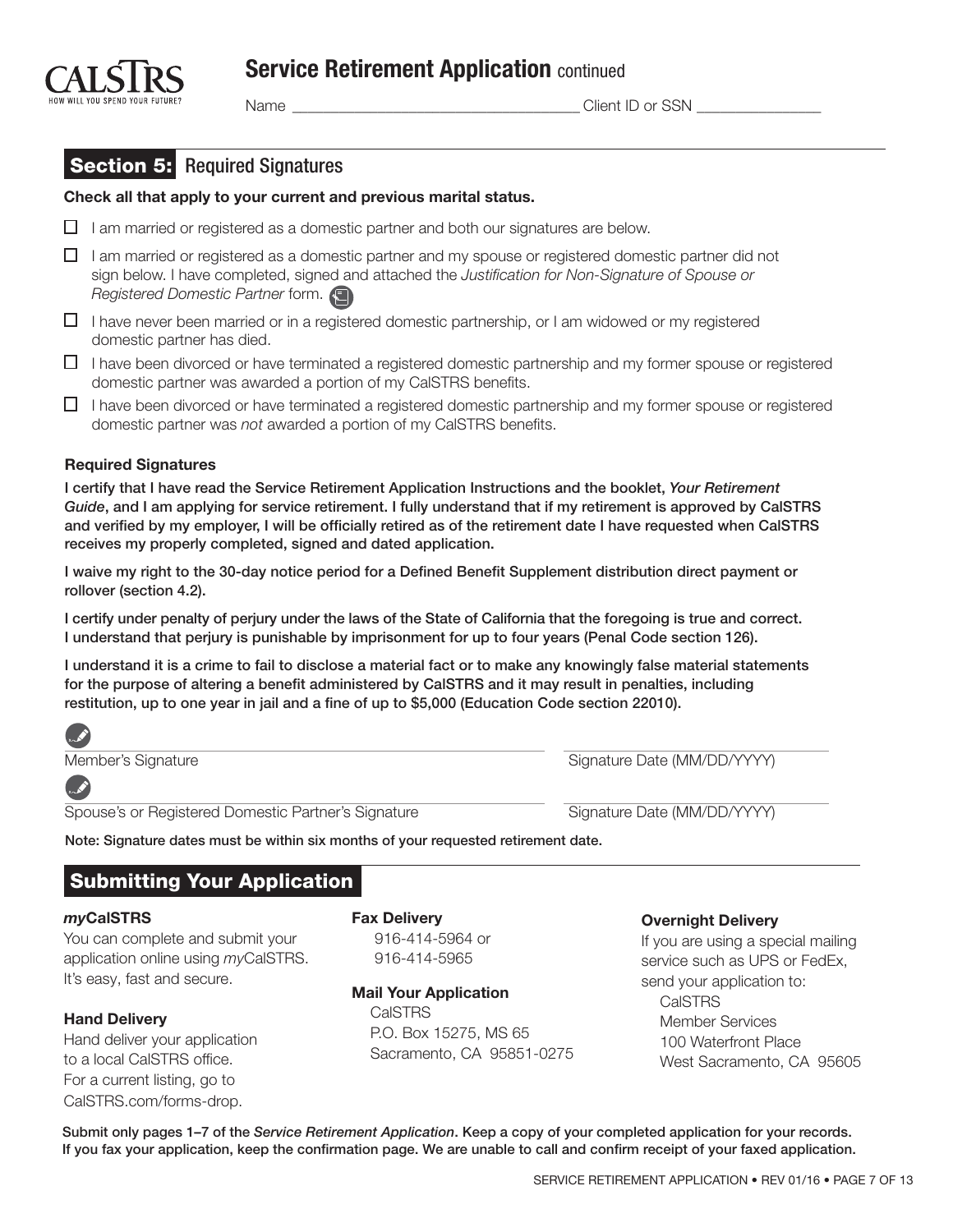This page intentionally left blank.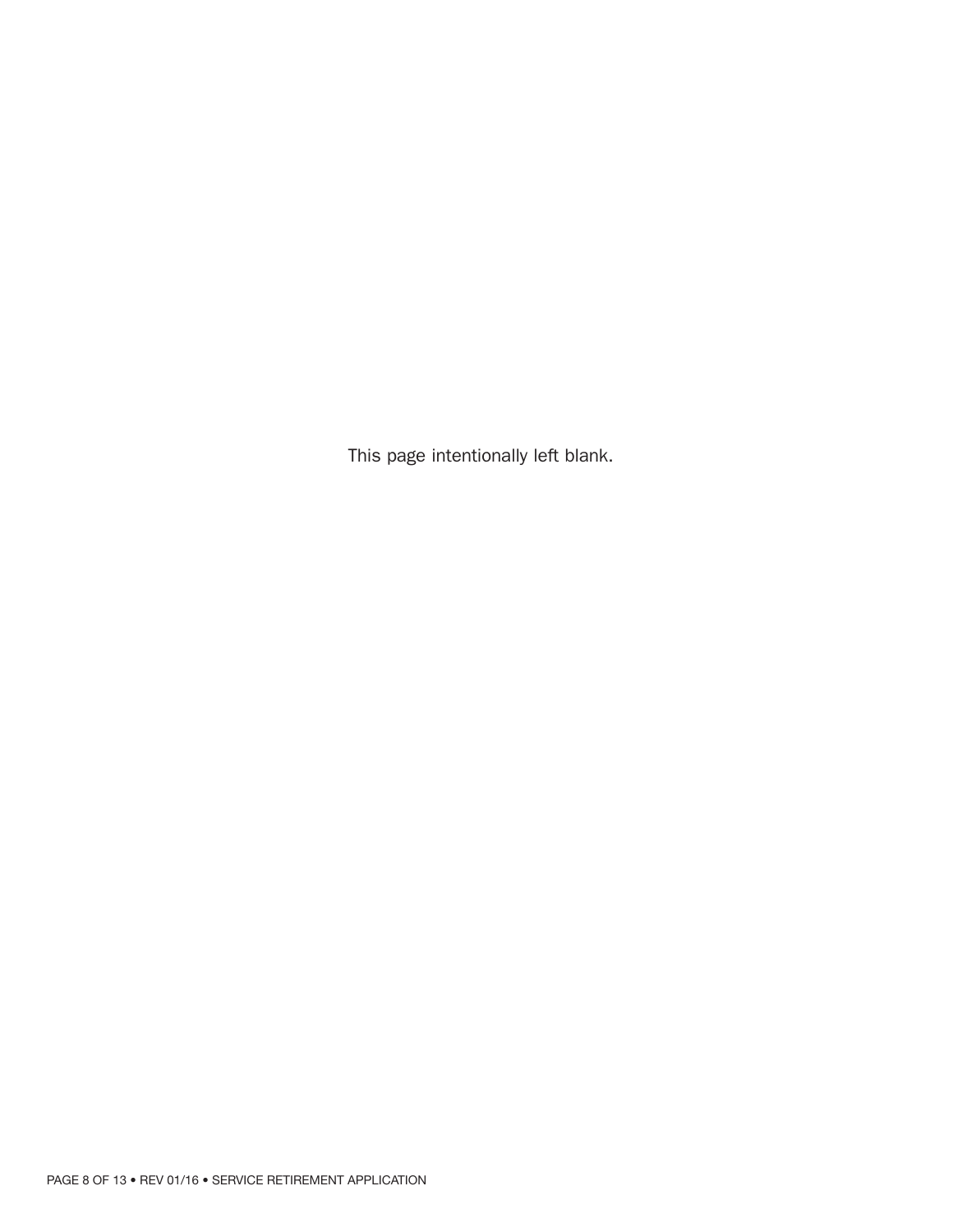# Section 6: Special Tax Notice: Your Rollover Options

# INTRODUCTION

You are receiving this notice because all or a portion of your CalSTRS Defined Benefit Supplement, Defined Benefit refund or Cash Balance payment may be eligible for a rollover to an IRA or another eligible employer plan. This notice is intended to help you decide whether to do such a rollover.

Rules that apply to most CalSTRS payments are described in the "General Information About Rollovers" section. Special rules that only apply in certain circumstances are described in the "Special Rules and Options" section.

Certain California tax information also is provided. In general, California law conforms to the Internal Revenue Service regulation. However, there are some differences between California and federal law. For additional information, visit ftb.ca.gov.

# 30-Day Notice Period and Your Right to Waive

Generally, CalSTRS cannot make a direct rollover or a payment to you until at least 30 days after you receive this notice. If you do not wish to wait until this 30-day notice period ends before your payment is processed, you may waive the notice period.

# GENERAL INFORMATION ABOUT ROLLOVERS How can a rollover affect my taxes?

You will be taxed on your CalSTRS payment if you do not roll it over. If you are under age 59<sup>1</sup>/<sub>2</sub> and do not do a rollover, you also will have to pay a 10 percent additional federal income tax and a 2.5 percent additional California state income tax on early distributions, unless an exception applies.

If you do a rollover, however, you will not have to pay tax until you receive distributions later and the 10 percent additional federal income tax and 2.5 percent additional state income tax will not apply if those distributions are made after you are age 591 /2, or if an exception applies.

# Where may I roll over my CalSTRS payment?

You may roll over the payment to either an IRA (an individual retirement account or individual retirement annuity) or another eligible employer plan (a tax-qualified plan, 403(b) plan or 457 plan) that will accept the rollover. The rules of the IRA or plan that holds the rollover will determine your investment options, fees and rights to payment from the IRA or employer plan. For example, no spousal consent rules apply to IRAs and IRAs may not provide loans. Further, the amount rolled over will become subject to the tax rules that apply to the IRA or employer plan.

#### How do I do a rollover?

There are two ways to do a rollover. You can choose either a direct rollover or a 60-day rollover.

**Direct rollover:** If you do a direct rollover, CalSTRS will make the payment directly to your IRA or another eligible employer plan. You should contact the IRA sponsor or the administrator of the plan for information on how to do a direct rollover.

If you do a direct rollover of only a portion of your CalSTRS payment and a portion is paid to you at the same time, the portion directly rolled over consists first of earnings and then interest.

60-day rollover: If you do not do a direct rollover, you still may do a rollover by making a deposit into an IRA or eligible employer plan that will accept it. You will have 60 days after you receive your CalSTRS payment to make the deposit.

If you do not do a direct rollover, CalSTRS is required to withhold 20 percent of the payment for federal income taxes. If you choose to have state tax withheld, CalSTRS will withhold at 2 percent. This means that, in order to roll over the entire payment in a 60-day rollover, you must use other funds to make up for the 20 percent withheld for federal taxes and any state tax withheld. If you do not roll over the entire amount of the payment, the portion not rolled over will be taxed and will be subject to the 10 percent additional federal income tax and the 2.5 percent additional state income tax on early distributions if you are under age 591 /2, unless an exception applies.

#### How much may I roll over?

If you wish to do a rollover, you may roll over all or part of the amount eligible for rollover. Any CalSTRS payment is eligible for rollover, except:

- Benefit payments spread over a period of at least 10 years or over your life or life expectancy (or the lives or joint life expectancy of you and your beneficiary).
- Required minimum distributions after age 70<sup>1</sup>/<sub>2</sub> (or after death).
- Corrective distributions of contributions that exceed tax law limitations.

CalSTRS can tell you what portion of a payment is eligible for rollover.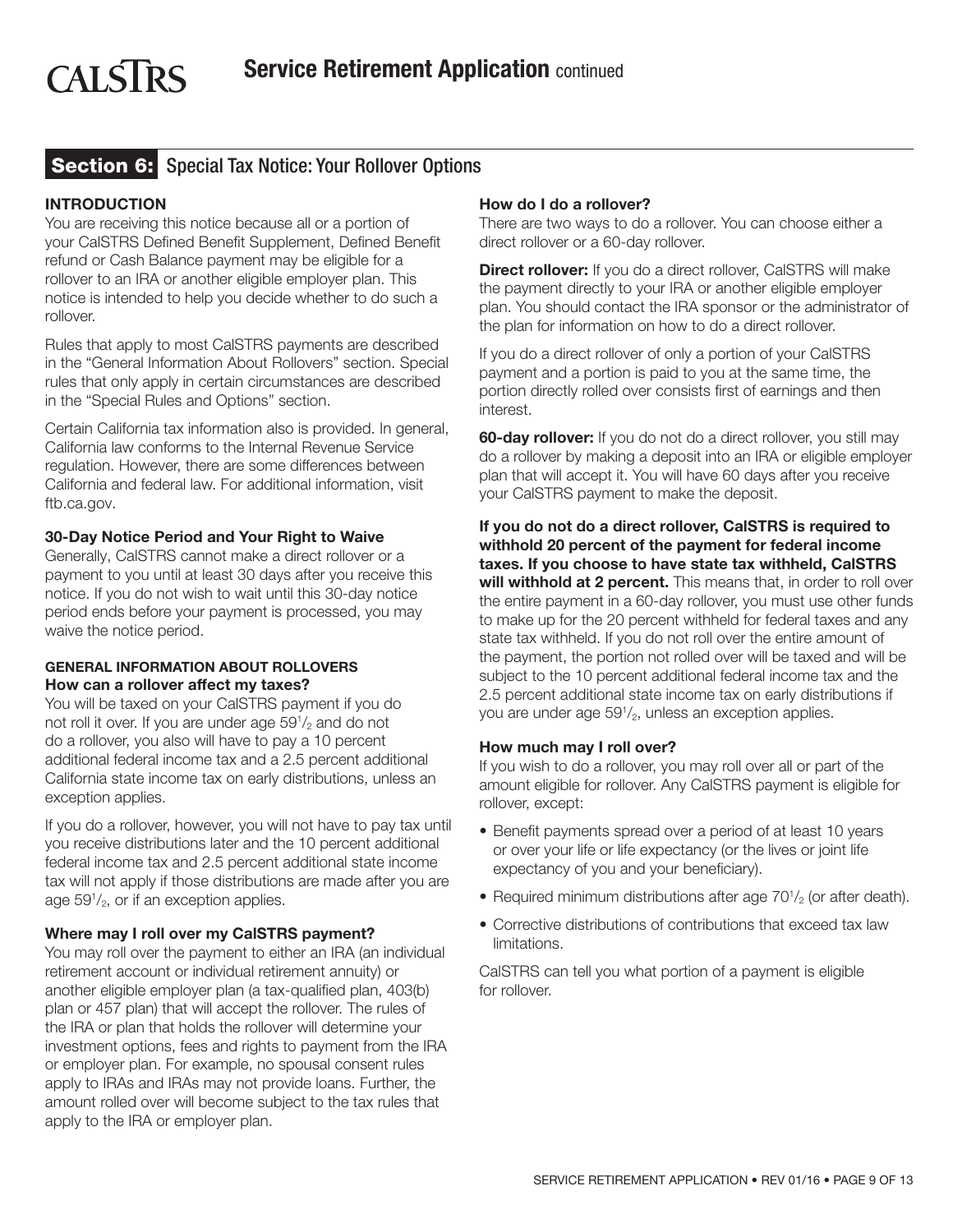#### If I don't do a rollover, will I have to pay the 10 percent additional federal income tax and the 2.5 percent additional state income tax on early distributions?

If you are under age  $59<sup>1</sup>/<sub>2</sub>$ , you will have to pay the 10 percent additional federal income tax and 2.5 percent additional state income tax on early distributions for any CalSTRS payment, including amounts withheld for income tax, that you do not roll over, unless one of the exceptions listed below applies. This tax is in addition to the regular federal and state income taxes on the payment not rolled over.

The 10 percent additional federal income tax and the 2.5 percent additional state income tax do not apply to the following CalSTRS payments:

- Payments made after you separate from service if you will be at least age 55 in the year of the separation.
- Payments that start after you separate from service if paid at least annually in equal or close to equal amounts over your life or life expectancy (or the lives or joint life expectancy of you and your beneficiary).
- Payments made due to disability.
- Payments after your death.

**CALSTRS** 

- Corrective distributions of contributions that exceed tax law limitations.
- Payments made directly to the government to satisfy a federal tax levy.
- Payments made under a qualified domestic relations order (QDRO).
- Payments up to the amount of your deductible medical expenses.

#### If I do a rollover to an IRA, will the 10 percent additional federal income tax and the 2.5 percent additional state income tax apply to early distributions from the IRA? If you receive a payment from an IRA when you are under age 591 /2, you will have to pay the 10 percent additional federal income tax and 2.5 percent additional state income tax on early distributions from the IRA, unless an exception applies. In general, the exceptions to the additional federal and state income taxes for early distributions from an IRA are the same as the exceptions listed above for early distributions from a plan. However, there are a few differences for payments from an IRA, including:

- There is no exception for payments after separation from service that are made after age 55.
- The exception for qualified domestic relations orders does not apply. However, a special rule applies under which, as part of a divorce or separation agreement, a tax-free transfer may be made directly to an IRA of a spouse or former spouse.
- The exception for payments made at least annually in equal or close to equal amounts over a specified period applies without regard to whether you have had a separation from service.
- There are additional exceptions for (1) payments for qualified higher education expenses, (2) payments up to \$10,000 used in a qualified first-time home purchase, and (3) payments for health insurance premiums after you have received unemployment compensation for 12 consecutive weeks (or would have been eligible to receive unemployment compensation but for self-employed status).

# SPECIAL RULES AND OPTIONS

# If Your Payment Includes After-Tax Contributions

After-tax contributions included in your payment are not taxed. If a payment is only part of your benefit, an allocable portion of your after-tax contributions is included in the payment, so you cannot take a payment of only after-tax contributions. However, if you have pre-1987 after-tax contributions maintained in a separate account, a special rule may apply to determine whether the after-tax contributions are included in a payment. In addition, special rules apply when you do a rollover, as described below.

You may roll over to an IRA a payment that includes after-tax contributions through either a direct rollover or a 60-day rollover. You must keep track of the aggregate amount of the after-tax contributions in all of your IRAs (in order to determine your taxable income for later payments from the IRAs). If you do a direct rollover of only a portion of your CalSTRS payment and the rest is paid to you, the portion directly rolled over consists first of the amount that would be taxable if not rolled over. For example, assume you are receiving a distribution of \$12,000, of which \$2,000 is after-tax contributions. In this case, if you directly roll over \$10,000 to an IRA that is not a Roth IRA, no amount is taxable because the \$2,000 amount not directly rolled over is treated as being after-tax contributions. If you do a direct rollover of your entire CalSTRS payment to two or more destinations at the same time, you can choose which destination receives the after-tax contributions.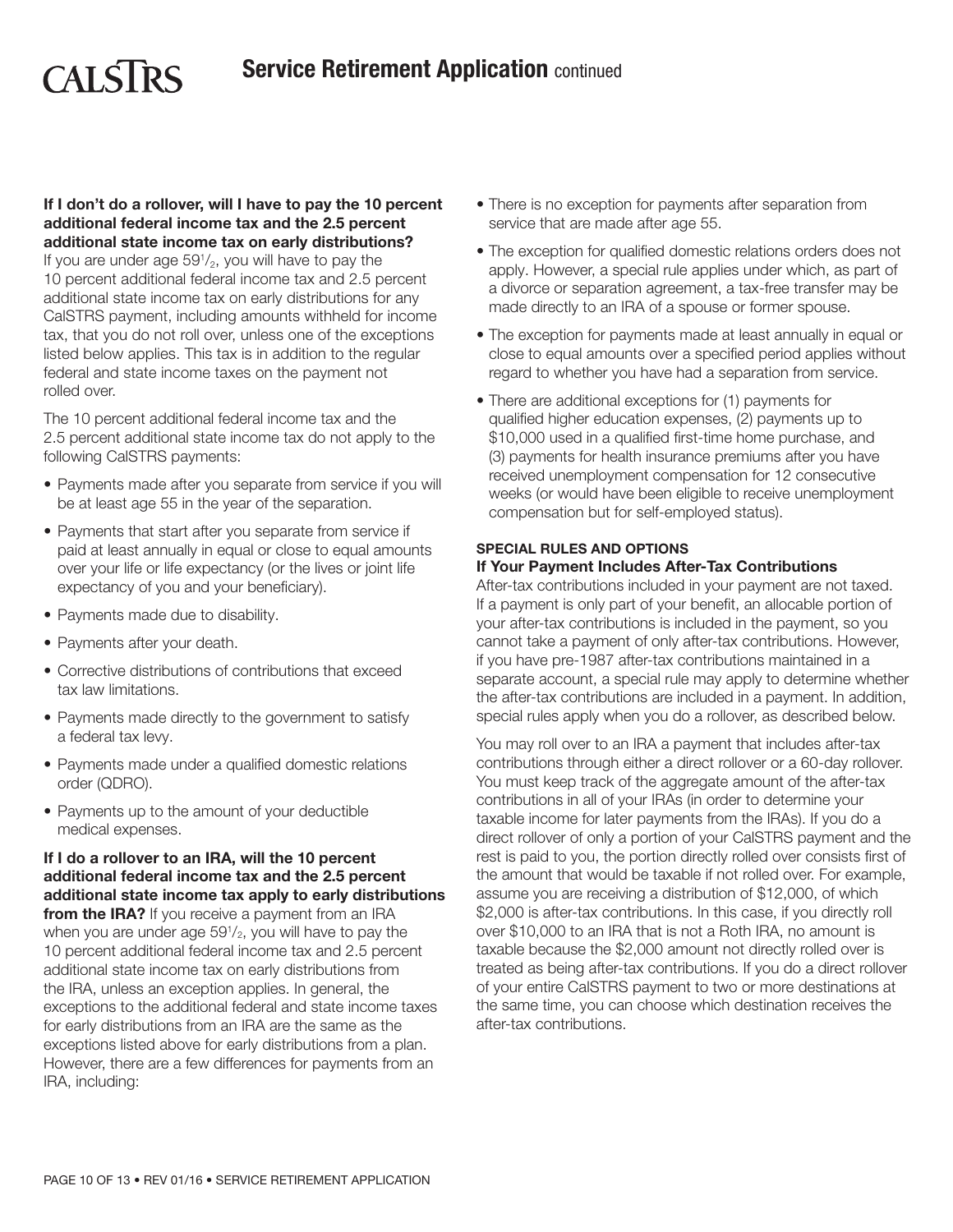# **CALSTRS**

If you do a 60-day rollover to an IRA of only a portion of a payment made to you, the after-tax contributions are treated as rolled over last. For example, assume you are receiving a distribution of \$12,000, of which \$2,000 is after-tax contributions, and no part of the distribution is directly rolled over. In this case, if you roll over \$10,000 to an IRA that is not a Roth IRA in a 60-day rollover, no amount is taxable because the \$2,000 amount not rolled over is treated as being after-tax contributions.

You may roll over to an eligible employer plan all of a payment that includes after-tax contributions, but only through a direct rollover—and only if the receiving plan separately accounts for after-tax contributions and is not a governmental section 457(b) plan. You can do a 60-day rollover to an eligible employer plan of part of a CalSTRS payment that includes after-tax contributions, but only up to the amount of the payment that would be taxable if not rolled over.

# If You Miss the 60-Day Rollover Deadline

Generally, the 60-day rollover deadline cannot be extended. However, the IRS has the limited authority to waive the deadline under certain extraordinary circumstances, such as when external events prevented you from completing the rollover by the 60-day rollover deadline.

To apply for a waiver, you must file a private letter ruling request with the IRS. Private letter ruling requests require the payment of a nonrefundable user fee. For more information, see IRS Publication 590, Individual Retirement Arrangements.

# If You Were Born On or Before January 1, 1936

If you were born on or before January 1, 1936, and receive a lump-sum distribution that you do not roll over, special rules for calculating the amount of the tax on the payment might apply to you. For more information, see IRS Publication 575, Pension and Annuity Income.

# If You Roll Over Your Payment to a Roth IRA

If you roll over your CalSTRS payment to a Roth IRA, a special rule applies under which the amount of the payment rolled over (reduced by any after-tax amounts) will be taxed. However, the 10 percent additional income tax and 2.5 percent additional state income tax on early distributions will not apply (unless you take the amount rolled over out of the Roth IRA within five years, counting from January 1 of the year of the rollover).

If you roll over the payment to a Roth IRA, later payments from the Roth IRA that are qualified distributions will not be taxed, including earnings after the rollover. A qualified distribution from a Roth IRA is a payment made after you are age  $59<sup>1</sup>/<sub>2</sub>$  or after your death or disability, or as a qualified first-time homebuyer distribution of up to \$10,000—and after you have had a Roth IRA for at least five years. In applying this five-year rule, you count from January 1 of the year for which your first contribution was made to a Roth IRA. Payments from the Roth IRA that are not qualified distributions will be taxed to the extent of earnings after the rollover, including the 10 percent additional federal income tax and 2.5 percent additional state income tax on early distributions, unless an exception applies. You do not have to take required minimum distributions from a Roth IRA during your lifetime. For more information, see IRS Publication 590, Individual Retirement Arrangements.

CalSTRS is not responsible for assuring your eligibility to make a rollover to a Roth IRA. Consult your tax adviser if you are interested in rolling over your payment to a Roth IRA.

# If You Are Not a CalSTRS Member

Payments after a member's death. If you receive a distribution after a CalSTRS member's death that you do not roll over, the distribution will generally be taxed in the same manner described elsewhere in this notice. However, the 10 percent additional federal income tax and 2.5 percent additional state income tax on early distributions do not apply. The special rule described under the section "If you were born on or before January 1, 1936" applies only if the CalSTRS member was born on or before January 1, 1936.

If you are a surviving spouse. If you receive a CalSTRS payment as the surviving spouse of a deceased member, you have the same rollover options that the member would have had, as described elsewhere in this notice. In addition, if you choose to do a rollover to an IRA, you may treat the IRA as your own or as an inherited IRA.

An IRA you treat as your own is treated like any other IRA of yours, so that payments made to you before you are age  $59\frac{1}{2}$ will be subject to the 10 percent additional federal income tax and 2.5 percent additional state income tax on early distributions, unless an exception applies. In addition, required minimum distributions from your IRA do not have to start until after you are age 70<sup>1</sup>/2.

If you treat the IRA as an inherited IRA, payments from the IRA will not be subject to the 10 percent additional federal income tax and 2.5 percent additional state income tax on early distributions. However, if the member had started taking required minimum distributions, you will have to receive required minimum distributions from the inherited IRA. If the member had not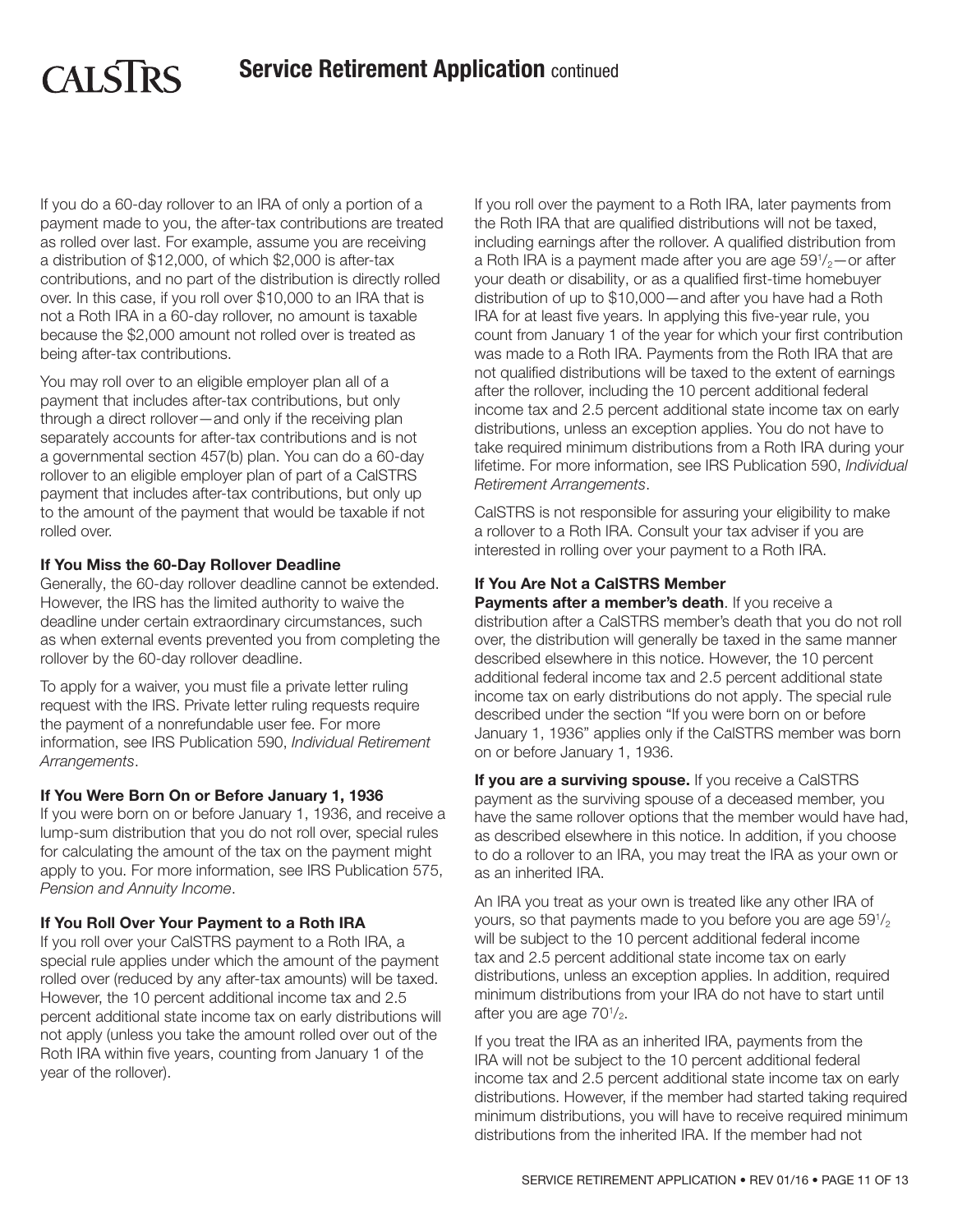started taking required minimum distributions, you will not have to start receiving required minimum distributions from the inherited IRA until the year the member would have been age 701 /2.

#### If you are a surviving beneficiary other than a spouse.

If you receive a CalSTRS payment because of the member's death and you are a designated beneficiary other than a surviving spouse, the only rollover option you have is to do a direct rollover to an inherited IRA. Payments from the inherited IRA will not be subject to the 10 percent additional federal income tax and 2.5 percent additional state income tax on early distributions. You will have to receive required minimum distributions from the inherited IRA.

#### Payments under a qualified domestic relations order. If

you are the spouse or former spouse of a CalSTRS member who receives a payment from CalSTRS under a qualified domestic relations order (QDRO), you generally have the same options the member would have (for example, you may roll over the payment to your own IRA or an eligible employer plan that will accept it). Payments under the QDRO will not be subject to the 10 percent additional federal income tax or 2.5 percent additional state income tax on early distributions.

#### If You are a Nonresident Alien

**CALSTRS** 

If you are a nonresident alien and you do not do a direct rollover to a U.S. IRA or a U.S. eligible employer plan, CalSTRS is generally required to withhold 30 percent of the payment for federal income taxes. If the amount withheld exceeds the amount of tax you owe (as may happen if you do a 60-day rollover), you may request an income tax refund by filing IRS Form 1040NR and attaching your IRS Form 1042-S. See Form W-8BEN for claiming that you are entitled to a reduced rate of withholding under an income tax treaty. For more information, see also IRS Publication 519, U.S. Tax Guide for Aliens, IRS Publication 515, Withholding of Tax on Nonresident Aliens and Foreign Entities, and FTB Publication 1100, Taxation of Nonresidents and Individuals Who Change Residency.

#### OTHER SPECIAL RULES

If a payment is one in a series of payments for less than 10 years, your choice whether to make a direct rollover will apply to all later payments in the series, unless you make a different choice for later payments.

If your payments for the year are less than \$200, CalSTRS is not required to allow you to do a direct rollover and is not required to withhold for federal income taxes. However, you may do a 60-day rollover.

When electing how to receive a CalSTRS payment that is rollover eligible, any amount not designated for rollover will be mailed directly to you.

You may have special rollover rights if you recently served in the U.S. Armed Forces. For more information, see IRS Publication 3, Armed Forces' Tax Guide.

#### FOR MORE INFORMATION

See the Tax Considerations for Rollovers booklet at CalSTRS.com. You may wish to consult a professional tax adviser before taking a payment from CalSTRS.

In addition, you will find more information on the federal tax treatment of payments from employer plans in IRS Publication 575, Pension and Annuity Income, IRS Publication 590, Individual Retirement Arrangements and IRS Publication 571, Tax-Sheltered Annuity Plans (403(b) Plans). These publications are available from a local IRS office, at irs.gov, or by calling 800-TAX-FORM (800-829-3676).

For information on state tax, contact the California Franchise Tax Board at ftb.ca.gov or call 800-852-5711 (or 916-845-6500 if calling from outside the U.S.). Also see FTB Publication 1005, Pension and Annuity Guidelines.

#### RIGHT TO RECEIVE PAPER DOCUMENT

Contact CalSTRS to receive this Special Tax Notice: Your Rollover Opitions provided as a written paper document at no charge.

#### RIGHT TO WITHDRAW YOUR CONSENT

You have the right to withdraw consent to receive electronic delivery of the Special Tax Notice: Your Rollover Options at any time. Withdrawal of your consent may delay processing of your application. If you would like to withdraw your consent to receive electronic delivery of the Special Tax Notice: Your Rollover Options, contact CalSTRS and request to receive this notice and application as a written paper document at no charge.

Scope of Your Consent - Consent to receive electronic delivery of the Special Tax Notice: Your Rollover Options applies only to the particular transaction.

**CalSTRS Contact Procedures - If you have questions** about the procedures for receiving a written paper document or to update your electronic information, contact CalSTRS at 800-228-5453, CalSTRS.com/contactus or 916-414-5040 (fax).